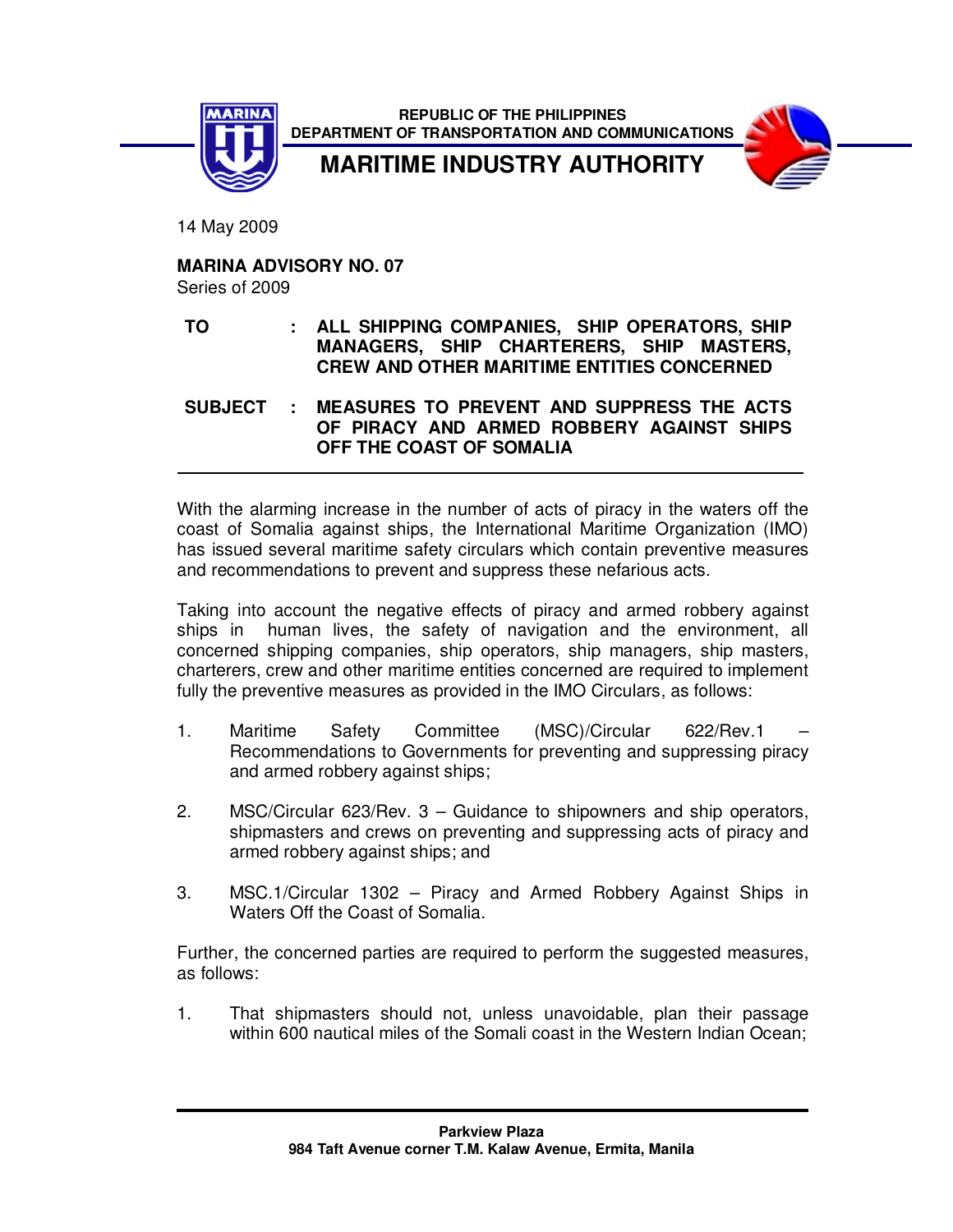- 2. To accept the advice of Maritime Security Centre Horn of Africa (MSCHOA) and the International Chamber of Shipping (ICS) as provided in MSC.1/Circular 1302;
- 3. Unless operating under national schemes, register the intended movement of their ships with MSCHOA via the website www.mschoa.org.;
- 4. Unless operating under national schemes, report the navigation route of their ship to the United Kingdom Maritime Trade Operations (UKMTO) Dubai and the International Maritime Bureau when navigating through the Gulf of Aden and/or the Western Indian Ocean;
- 5. Take prompt action in response to any alerts or guidance issued by MSCHOA, UKMTO Dubai, Maritime Liaison Office (MARLO) Bahrain, the International Maritime Bureau Piracy Reporting Centre (IMB PRC), ALINDIEN (Tel: +33(0) 483161097 – alilendien@free.fr) or any coastal State authority in the region so as to minimize the risk of attack; and
- 6. Report any attacks or suspected pirate activity to UKMTO Dubai (Tel:+97 1504423215 – ukmto@eim.ae) or IMB PRC (Tel: +60 3203 10014 – imbkl@icc-ccs.org/piracy@icc-ccs.org) immediately, with further reports to MSCHOA (opscentre@mschoa.org) and the regional Maritime Rescue Coordination Centre as soon as possible; and
- 7. The crew onboard a ship should be aware of the existing IMO circulars/issuances relative to measures and recommendations to prevent and suppress piracy and armed robbery against ships

The aforementioned Circulars can be found in the IMO website at http//www:imo.org.

Finally, all concerned parties are required to report case(s) of piratical attacks or armed robbery against their ship/s to any of the following hotlines of the government agencies concerned which are on a 24/7 operational schedule:

| <b>Name of Agencies/Contact Persons</b>                                                                     | <b>Telephone</b><br><b>Nos./Hotlines</b> | Fax Nos.                           |
|-------------------------------------------------------------------------------------------------------------|------------------------------------------|------------------------------------|
| 1. Maritime Industry Authority<br>Hon. Maria Elena H. Bautista<br>Administrator<br>e-mail: ehb769@yahoo.com | (0632)524-9126<br>(0632)536-0598         | (0632) 523-9078<br>(0632) 524-7718 |
| 2. Philippine Coast Guard<br>Hon. Wilfredo D. Tamayo<br>Commandant<br>e-mail: wdtamayo@yahoo.com            | (0632)527-8481<br>up to 85               | (0632)527-3868                     |